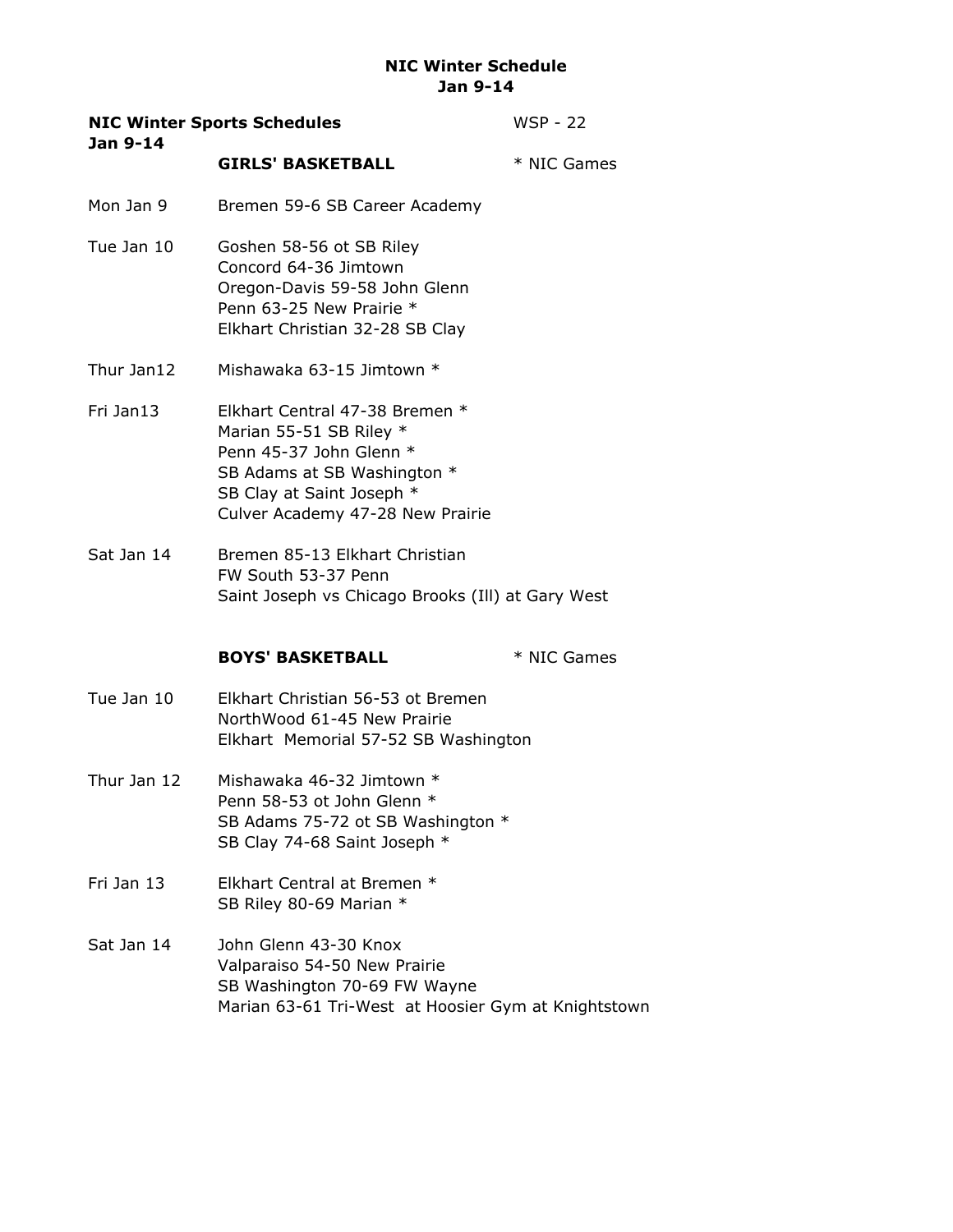#### **BOYS / GIRLS SWIMMING** \* NIC Meets

- Tue Jan 10 New Prairie 130-53 SB Clay \* Girls / NP 145-32 Clay \* Boys SB Riley 114-71 Bremen \* Girls / Riley 119-67 Bremen \* Boys Elk. Central 136-47 Mishawaka \* Girls / Elk. Central 146-34 Mishawaka \* Boys Saint Joseph 149-22 SB Washington \* Girls / St Joe 129-46 SB Wash \* Boys Penn 147-36 SB Adams \* Girls / Penn 129-53 SB Adams\* Boys Marian - bye
- Thur Jan 12 SB Riley 130-56 New Prairie  $*$  Boys only Mishawaka 116-49 SB Clay \* - Boys only Elk. Central 108-77 SB Adams \* - Boys only Bremen 151-23 SB Washington \* Girls / Bremen 123-50 Washinton\* Boys Penn 151-34 Marian \* Girls / Penn 143-40 Marian\* Boys
- Sat Jan 14 NIC Girls Meet at Penn HS 1st-Penn 616 **2nd-Riley 464** 3rd-Saint Joseph 4th-Elkhart Central 309.5 5th-New Prairie 142 6th-Brmen 132 7th-Mishawaka 77 8th-Adams 74 9th-Marian 40 10th-Clay 16.5 11th - Washington - 0

### **WRESTLING**

- Tue Jan 10 Mishawaka 37-30 Elkhart Central
- Wed Jan 11 SB Riley 60-15 SB Clay
- Sat Jan 14 NIC Championship Wrestling Meet at Mishawaka HS 1st Penn 301.5 2nd-Mishawaka 198 3rd-Jimtown 181 4th-Elkhart Central 158 5th-New Prairie 140.5 6th-Washington 132 7th-Adams 110.5 8th-Riley 102.5 9th - Saint Joseph 76 10th-Clay 68 11th-Glenn 58.5 12th-Bremen 33 13th - Marian 8